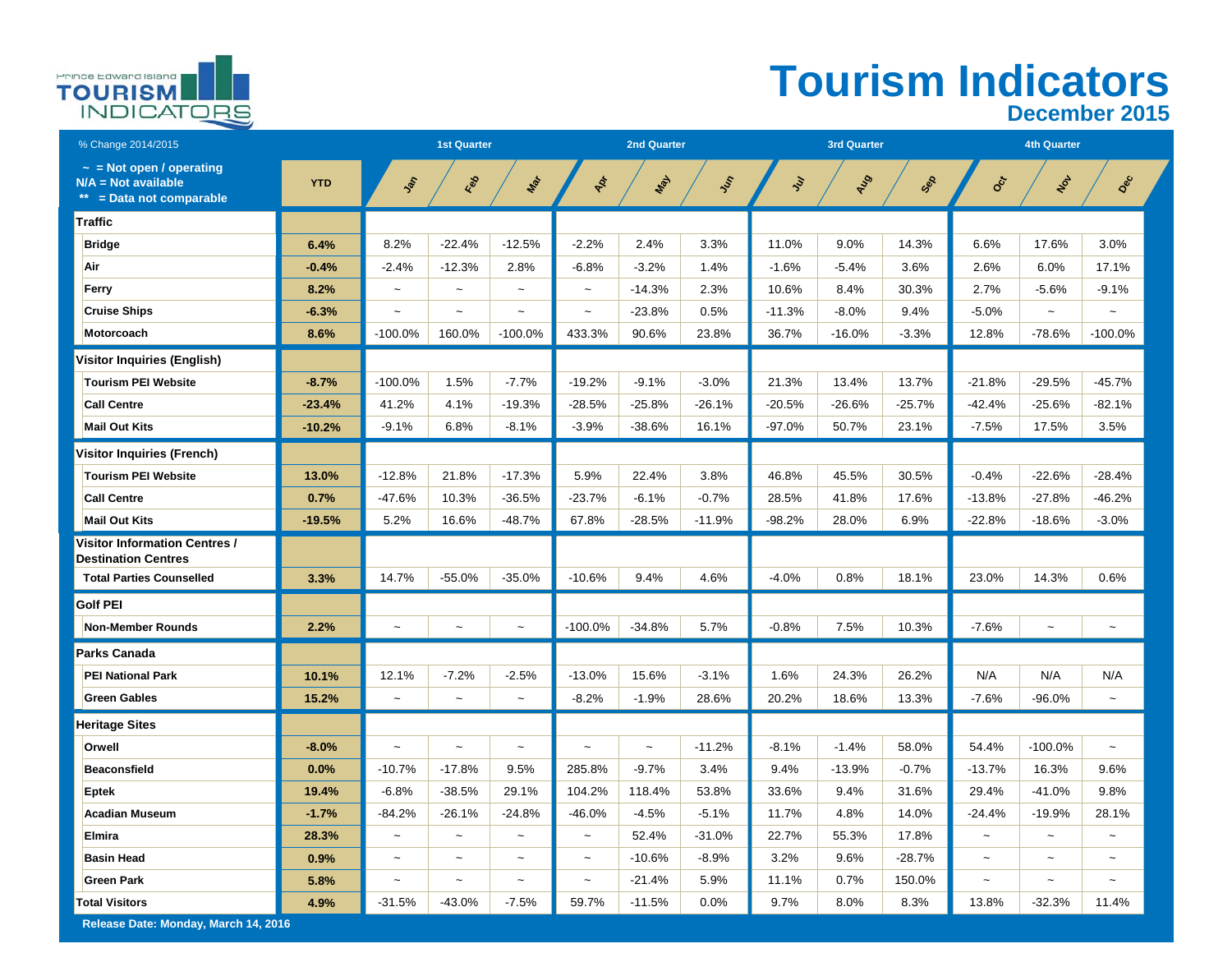

## **Occupancy - Fixed Roof**

| % Change 2014/2015                                                                                                                                                                                                         |            |            | <b>1st Quarter</b> |            |          | <b>2nd Quarter</b> |           |         | <b>3rd Quarter</b> |         |            | <b>4th Quarter</b> |         |
|----------------------------------------------------------------------------------------------------------------------------------------------------------------------------------------------------------------------------|------------|------------|--------------------|------------|----------|--------------------|-----------|---------|--------------------|---------|------------|--------------------|---------|
| <b>Fixed Roof Accommodation</b>                                                                                                                                                                                            | <b>YTD</b> | <b>Sol</b> | Les                | <b>May</b> | Apr      | Nay                | <b>SS</b> | ş       | AUS                | Sep     | <b>Oct</b> | $\bm{\dot{\xi}}$   | Dec     |
| <b>Total Operations Open</b>                                                                                                                                                                                               |            | 111        | 114                | 115        | 130      | 430                | 980       | 1,108   | 1,111              | 1,000   | 518        | 143                | 122     |
| % Change                                                                                                                                                                                                                   |            | $-0.9%$    | 0.0%               | 1.8%       | 1.6%     | $-0.5%$            | 4.0%      | 5.3%    | 4.9%               | 2.0%    | 10.0%      | 0.7%               | 3.4%    |
| <b>Total Room-nights Available</b>                                                                                                                                                                                         | 1,333,321  | 69,192     | 62,546             | 69,063     | 68,880   | 110,588            | 168,803   | 187,073 | 186,365            | 163,243 | 110,499    | 68,404             | 68,665  |
| % Change                                                                                                                                                                                                                   | $-1.3%$    | $-2.5%$    | $-3.9%$            | $-5.0%$    | $-5.0%$  | $-5.3%$            | $-0.1%$   | $-0.5%$ | $-0.3%$            | 3.2%    | 2.7%       | $-3.5%$            | $-4.5%$ |
| <b>Total Room-nights Sold (RNS)</b>                                                                                                                                                                                        | 591,644    | 17,115     | 15,029             | 16,135     | 19,047   | 31,083             | 64,730    | 128,569 | 139,241            | 81,075  | 40,283     | 22,841             | 16,496  |
| % Change                                                                                                                                                                                                                   | 2.0%       | 11.3%      | $-25.1%$           | $-8.8%$    | $-7.8%$  | $-16.5%$           | $-0.3%$   | 2.6%    | 0.2%               | 17.7%   | 11.6%      | 9.6%               | 19.0%   |
| <b>Occupancy Rate</b>                                                                                                                                                                                                      | 44.4%      | 24.7%      | 24.0%              | 23.4%      | 27.7%    | 28.1%              | 38.3%     | 68.7%   | 74.7%              | 49.7%   | 36.5%      | 33.4%              | 24.0%   |
| % Point Change                                                                                                                                                                                                             | 1.4%       | 3.1%       | $-6.8%$            | $-1.0%$    | $-0.9%$  | $-3.8%$            | $-0.1%$   | 2.1%    | 0.3%               | 6.1%    | 2.9%       | 4.0%               | 4.7%    |
| <b>BY REGION</b>                                                                                                                                                                                                           |            |            |                    |            |          |                    |           |         |                    |         |            |                    |         |
| <b>North Cape Coastal Drive</b>                                                                                                                                                                                            |            |            |                    |            |          |                    |           |         |                    |         |            |                    |         |
| Occupancy Rate                                                                                                                                                                                                             | 37.6%      | 30.3%      | 29.3%              | 30.5%      | 27.7%    | 28.8%              | 34.6%     | 57.7%   | 59.7%              | 41.0%   | 28.2%      | 37.1%              | 24.0%   |
| % Point Change                                                                                                                                                                                                             | 0.5%       | 2.8%       | $-1.8%$            | 1.1%       | $-1.6%$  | $-4.1%$            | $-0.3%$   | 5.0%    | $-4.3%$            | 3.5%    | $-3.2%$    | 3.7%               | 1.5%    |
| Room-nights Sold (RNS)                                                                                                                                                                                                     | 93,667     | 5,158      | 4,497              | 5,169      | 4,640    | 6,105              | 8,763     | 15,971  | 16,532             | 10,449  | 6,369      | 5,990              | 4,024   |
| % Change                                                                                                                                                                                                                   | $-2.6%$    | $-1.1%$    | $-20.5%$           | $-12.7%$   | $-19.0%$ | $-19.9%$           | $-0.9%$   | 9.9%    | $-6.2%$            | 16.2%   | $-8.4%$    | 10.6%              | 8.0%    |
| Summerside Area <sup>(1)</sup>                                                                                                                                                                                             |            |            |                    |            |          |                    |           |         |                    |         |            |                    |         |
| Occupancy Rate                                                                                                                                                                                                             | 39.8%      | 31.4%      | 30.9%              | 31.7%      | 29.9%    | 31.9%              | 42.0%     | 61.6%   | 65.6%              | 45.6%   | 32.5%      | 40.5%              | 25.0%   |
| % Point Change                                                                                                                                                                                                             | $-0.5%$    | 1.5%       | $-4.3%$            | 1.0%       | $-5.9%$  | $-7.3%$            | 0.8%      | 3.8%    | $-2.7%$            | 1.1%    | $-2.3%$    | 5.5%               | 1.6%    |
| Room-nights Sold (RNS)                                                                                                                                                                                                     | 76,534     | 4,862      | 4,298              | 4,805      | 4,431    | 5,359              | 7,143     | 11,025  | 11,738             | 7,764   | 5,471      | 5,851              | 3,787   |
| % Change                                                                                                                                                                                                                   | $-1.7%$    | 4.1%       | $-13.8%$           | $-0.1%$    | $-18.6%$ | $-20.1%$           | 0.9%      | 6.2%    | $-4.2%$            | 12.3%   | $-6.8%$    | 12.0%              | 6.4%    |
| <b>Green Gables Shore</b>                                                                                                                                                                                                  |            |            |                    |            |          |                    |           |         |                    |         |            |                    |         |
| Occupancy Rate                                                                                                                                                                                                             | 45.8%      | 6.4%       | 1.0%               | 0.5%       | 1.2%     | 11.3%              | 28.2%     | 71.8%   | 78.8%              | 38.8%   | 17.8%      | 3.3%               | 3.0%    |
| % Point Change                                                                                                                                                                                                             | 2.5%       | 4.5%       | $-10.1%$           | $-1.2%$    | $-1.4%$  | 0.2%               | 1.2%      | 2.1%    | 2.2%               | 8.5%    | 2.8%       | $-0.2%$            | 0.0%    |
| Room-nights Sold (RNS)                                                                                                                                                                                                     | 136,907    | 251        | 37                 | 18         | 52       | 2,330              | 15,350    | 44,609  | 49,132             | 21,038  | 3,826      | 139                | 125     |
| % Change                                                                                                                                                                                                                   | 6.9%       | 280.3%     | $-89.5%$           | $-68.4%$   | $-44.7%$ | $-8.3%$            | 3.3%      | 2.7%    | 2.8%               | 35.1%   | 27.3%      | $-1.4%$            | 0.8%    |
| <b>Red Sands</b>                                                                                                                                                                                                           |            |            |                    |            |          |                    |           |         |                    |         |            |                    |         |
| Occupancy Rate                                                                                                                                                                                                             | 27.6%      | 0.9%       | 1.4%               | 2.0%       | 1.5%     | 3.8%               | 15.7%     | 55.6%   | 59.8%              | 21.4%   | 6.0%       | 5.6%               | 2.9%    |
| % Point Change                                                                                                                                                                                                             | $-1.5%$    | $-12.1%$   | $-17.7%$           | $-4.7%$    | $-4.7%$  | $-4.2%$            | $-5.2%$   | 0.8%    | $-1.9%$            | 4.8%    | 1.9%       | 4.1%               | 2.4%    |
| Room-nights Sold (RNS)                                                                                                                                                                                                     | 15,126     | 16         | 21                 | 34         | 26       | 156                | 1,244     | 5,474   | 5,954              | 1,800   | 247        | 104                | 50      |
| % Change                                                                                                                                                                                                                   | $-0.6%$    | $-91.6%$   | $-91.1%$           | $-64.2%$   | $-74.0%$ | -49.8%             | $-21.4%$  | 4.1%    | 0.4%               | 36.7%   | 55.3%      | 285.2%             | 400.0%  |
| Charlottetown                                                                                                                                                                                                              |            |            |                    |            |          |                    |           |         |                    |         |            |                    |         |
| Occupancy Rate                                                                                                                                                                                                             | 49.4%      | 26.3%      | 25.3%              | 24.1%      | 32.3%    | 38.0%              | 56.3%     | 78.2%   | 84.1%              | 75.8%   | 55.6%      | 37.6%              | 27.7%   |
| % Point Change                                                                                                                                                                                                             | 1.8%       | 4.7%       | $-8.6%$            | $-0.7%$    | 0.7%     | $-5.5%$            | $-1.4%$   | 0.9%    | 0.3%               | 8.0%    | 7.9%       | 5.9%               | 6.9%    |
| Room-nights Sold (RNS)                                                                                                                                                                                                     | 291,893    | 11,479     | 9,983              | 10,465     | 13,847   | 21,000             | 33,014    | 47,434  | 49,923             | 38,908  | 27,949     | 16,053             | 11,838  |
| % Change                                                                                                                                                                                                                   | 1.7%       | 19.2%      | $-26.0%$           | $-5.3%$    | $-2.0%$  | $-15.6%$           | $-1.7%$   | $-0.3%$ | $-0.4%$            | 11.3%   | 17.7%      | 11.6%              | 24.2%   |
| <b>Points East</b>                                                                                                                                                                                                         |            |            |                    |            |          |                    |           |         |                    |         |            |                    |         |
| Occupancy Rate                                                                                                                                                                                                             | 38.6%      | 7.2%       | 18.5%              | 15.0%      | 15.6%    | 15.8%              | 28.2%     | 56.4%   | 65.6%              | 37.3%   | 15.7%      | 15.7%              | 14.1%   |
| % Point Change                                                                                                                                                                                                             | 0.6%       | $-4.2%$    | 6.3%               | $-3.6%$    | $-4.6%$  | $-3.6%$            | 1.7%      | 2.8%    | 1.8%               | 3.0%    | $-3.2%$    | $-8.8%$            | $-0.8%$ |
| Room-nights Sold (RNS)                                                                                                                                                                                                     | 54,051     | 211        | 491                | 449        | 482      | 1,492              | 6,359     | 15,081  | 17,700             | 8,880   | 1,892      | 555                | 459     |
| % Change                                                                                                                                                                                                                   | 1.3%       | $-24.4%$   | 49.7%              | $-21.6%$   | $-21.4%$ | $-21.3%$           | 5.1%      | 3.9%    | 1.0%               | 10.6%   | $-15.2%$   | $-36.2%$           | $-2.5%$ |
| (1) The Summerside Area is the gateway to the North Cape Coastal Drive and the Summerside statistics have been profiled so they can be interpreted as a separate region or part of the<br><b>North Cape Coastal Drive.</b> |            |            |                    |            |          |                    |           |         |                    |         |            |                    |         |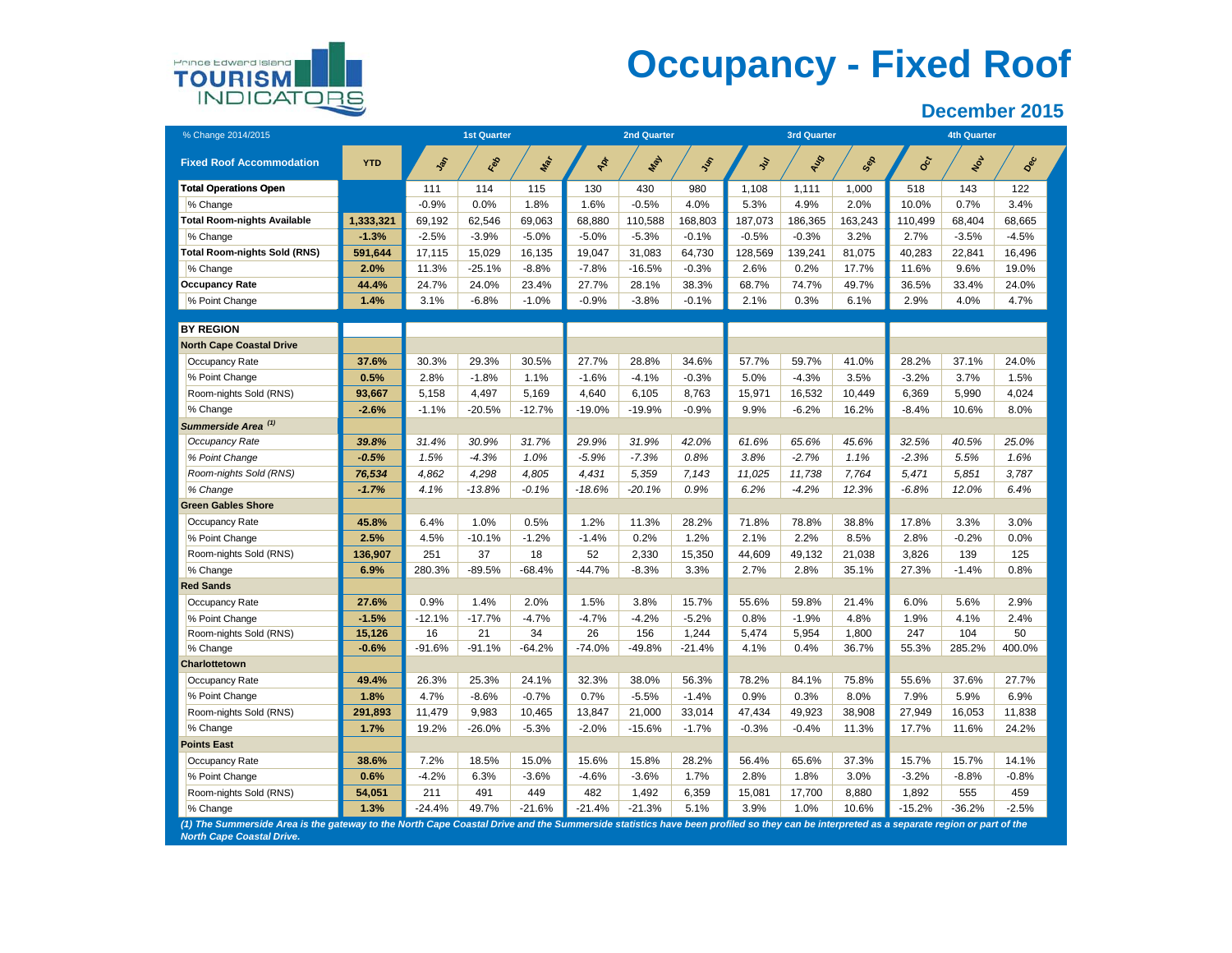

# **Occupancy - Fixed Roof**

| % Change 2014/2015              |            |           | <b>1st Quarter</b> |          |          | <b>2nd Quarter</b> |          |            | <b>3rd Quarter</b> |        | <b>4th Quarter</b>        |          |          |  |
|---------------------------------|------------|-----------|--------------------|----------|----------|--------------------|----------|------------|--------------------|--------|---------------------------|----------|----------|--|
| <b>Fixed Roof Accommodation</b> | <b>YTD</b> | <b>SP</b> | Feb                | Mar      | Apr      | Max                | $J_{ij}$ | <b>Ser</b> | ALS                | Sep    | $\mathbf{e}_{\mathbf{c}}$ | Not      | Dec      |  |
| <b>BY TYPE</b>                  |            |           |                    |          |          |                    |          |            |                    |        |                           |          |          |  |
| <b>Hotels/Motels/Resorts</b>    |            |           |                    |          |          |                    |          |            |                    |        |                           |          |          |  |
| Occupancy Rate                  | 45.5%      | 27.2%     | 26.8%              | 26.2%    | 31.0%    | 33.1%              | 45.8%    | 69.0%      | 76.4%              | 60.3%  | 45.2%                     | 38.0%    | 27.0%    |  |
| % Point Change                  | 1.3%       | 3.5%      | $-6.2%$            | 0.2%     | 0.4%     | $-6.0%$            | $-1.4%$  | 1.2%       | $-0.5%$            | 5.5%   | 4.5%                      | 5.9%     | 6.1%     |  |
| Room-nights Sold (RNS)          | 393,269    | 16,132    | 14,279             | 15,381   | 17.866   | 25,689             | 42,278   | 67.038     | 73,223             | 51.630 | 32,764                    | 21,465   | 15,524   |  |
| % Change                        | 0.1%       | 10.2%     | $-23.9%$           | $-6.0%$  | $-6.0%$  | $-17.7%$           | $-4.3%$  | $-0.3%$    | $-2.5%$            | 13.1%  | 14.1%                     | 11.6%    | 21.3%    |  |
| Inns                            |            |           |                    |          |          |                    |          |            |                    |        |                           |          |          |  |
| Occupancy Rate                  | 50.0%      | 19.7%     | 23.3%              | 18.3%    | 26.7%    | 36.0%              | 40.7%    | 69.4%      | 78.1%              | 62.2%  | 36.9%                     | 34.5%    | 26.9%    |  |
| % Point Change                  | $-2.3%$    | 2.6%      | $-40.9%$           | $-21.3%$ | $-17.0%$ | 3.9%               | $-2.9%$  | 1.6%       | $-1.1%$            | 5.2%   | $-7.8%$                   | $-1.9%$  | 1.7%     |  |
| Room-nights Sold (RNS)          | 24.312     | 378       | 404                | 351      | 497      | 1.015              | 2.878    | 5.358      | 6.017              | 4.466  | 1.683                     | 739      | 526      |  |
| % Change                        | $-3.9%$    | 23.1%     | $-40.8%$           | $-53.8%$ | $-38.9%$ | $-14.3%$           | $-7.6%$  | 5.1%       | $-1.1%$            | 11.1%  | $-10.4%$                  | $-6.0%$  | $-6.2%$  |  |
| <b>Cabins/Cottages</b>          |            |           |                    |          |          |                    |          |            |                    |        |                           |          |          |  |
| Occupancy Rate                  | 45.5%      | 3.8%      | 4.4%               | 6.5%     | 4.1%     | 12.5%              | 26.0%    | 70.7%      | 74.8%              | 32.5%  | 14.0%                     | 8.4%     | 9.2%     |  |
| % Point Change                  | 3.2%       | $-6.7%$   | $-6.1%$            | $-3.9%$  | $-6.1%$  | 0.8%               | 2.4%     | 3.3%       | 2.0%               | 8.3%   | $-0.4%$                   | $-4.0%$  | 1.6%     |  |
| Room-nights Sold (RNS)          | 130,277    | 68        | 77                 | 136      | 113      | 2,226              | 13,696   | 45,141     | 48,126             | 17,335 | 2,868                     | 259      | 232      |  |
| % Change                        | 7.6%       | $-64.8%$  | $-58.6%$           | $-29.9%$ | $-48.9%$ | $-10.6%$           | 9.6%     | 5.1%       | 3.7%               | 38.4%  | $-1.7%$                   | $-22.9%$ | 26.1%    |  |
| <b>Tourist Home/B&amp;B</b>     |            |           |                    |          |          |                    |          |            |                    |        |                           |          |          |  |
| Occupancy Rate                  | 33.0%      | 7.8%      | 4.6%               | 4.3%     | 8.5%     | 17.6%              | 36.3%    | 60.4%      | 65.2%              | 46.3%  | 23.1%                     | 5.6%     | 3.0%     |  |
| % Point Change                  | 0.1%       | 4.1%      | $-2.8%$            | $-1.6%$  | $-0.2%$  | $-2.7%$            | 1.3%     | 2.1%       | 0.0%               | 2.6%   | 1.2%                      | $-2.2%$  | $-2.3%$  |  |
| Room-nights Sold (RNS)          | 42,068     | 456       | 251                | 255      | 533      | 2,103              | 5,759    | 10,437     | 11,326             | 7,529  | 2,873                     | 359      | 187      |  |
| % Change                        | 6.2%       | 140.0%    | $-32.0%$           | $-22.7%$ | 2.7%     | $-9.9%$            | 12.7%    | 6.8%       | 3.2%               | 13.2%  | 11.6%                     | $-24.9%$ | $-39.9%$ |  |
| Other                           |            |           |                    |          |          |                    |          |            |                    |        |                           |          |          |  |
| Occupancy Rate                  | 24.5%      | 21.8%     | 5.4%               | 3.2%     | 10.6%    | 9.8%               | 12.6%    | 54.8%      | 50.6%              | 14.0%  | 23.6%                     | 5.3%     | 7.3%     |  |
| % Point Change                  | 7.6%       | 8.6%      | $-12.5%$           | $-9.7%$  | $-16.1%$ | 8.4%               | 10.3%    | 25.7%      | 3.1%               | 11.1%  | 22.8%                     | $-18.1%$ | $-9.4%$  |  |
| Room-nights Sold (RNS)          | 1,718      | 81        | 18                 | 12       | 38       | 50                 | 119      | 595        | 549                | 115    | 95                        | 19       | 27       |  |
| % Change                        | 57.9%      | 52.8%     | $-72.3%$           | $-76.9%$ | $-63.5%$ | 525.0%             | 526.3%   | 115.6%     | 16.8%              | 379.2% | 1800.0%                   | 171.4%   | 440.0%   |  |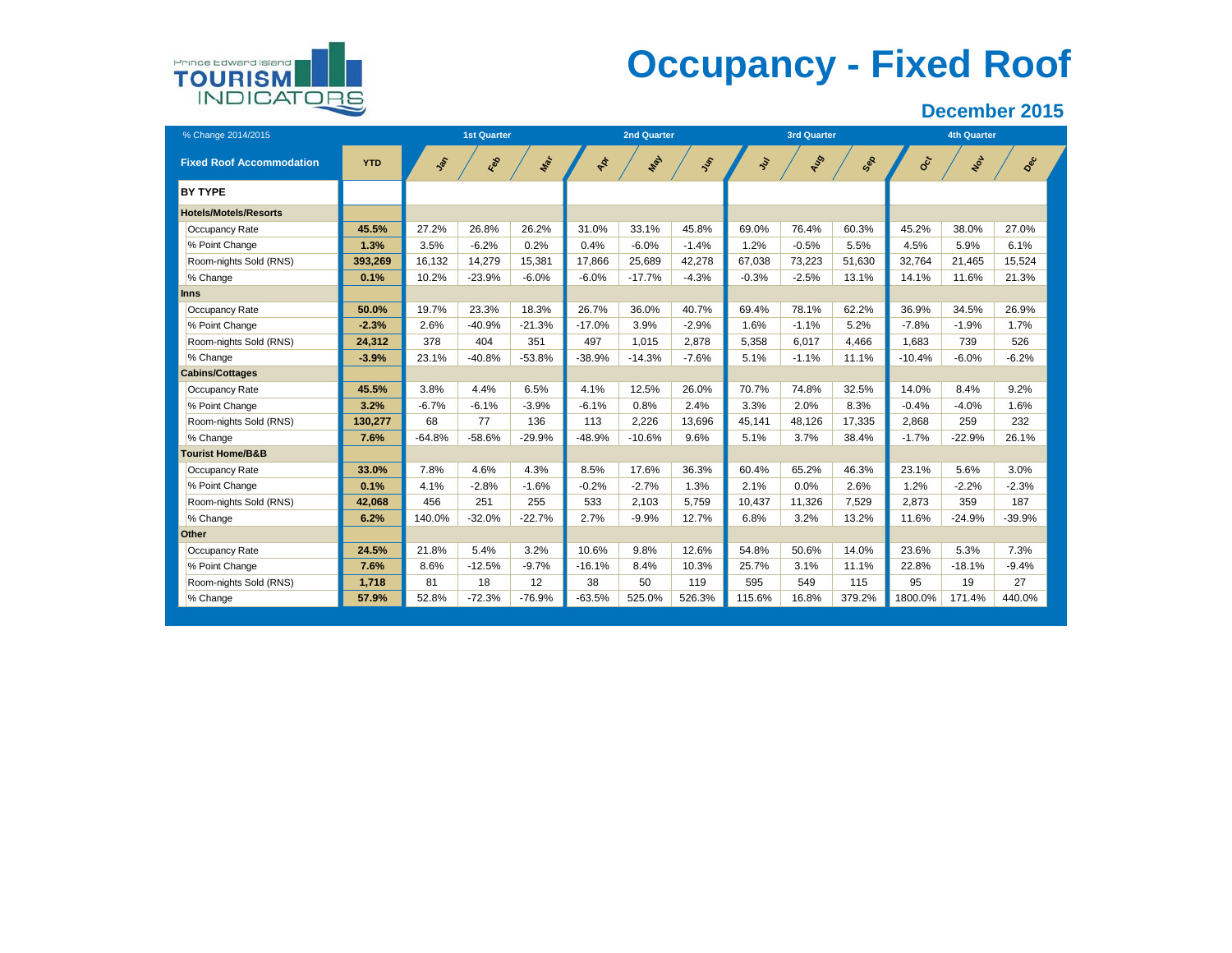

# **Occupancy - Campground**

| % Change 2014/2015                  |            |                           | <b>1st Quarter</b>        |                           |                           | <b>2nd Quarter</b> |         |         | <b>3rd Quarter</b> |         |          | <b>4th Quarter</b>        |                       |  |
|-------------------------------------|------------|---------------------------|---------------------------|---------------------------|---------------------------|--------------------|---------|---------|--------------------|---------|----------|---------------------------|-----------------------|--|
| <b>Campground</b>                   | <b>YTD</b> | Jan                       | Red                       | Max                       | ADT                       | Max                | Jus     | Ju      | ALS                | Sep     | Oct      | Not                       | Dec                   |  |
| <b>Total Operations Open</b>        |            | $\mathbf 0$               | $\mathbf 0$               | 0                         | 1                         | 25                 | 43      | 46      | 48                 | 43      | 13       | $\Omega$                  | $\Omega$              |  |
| % Change                            |            | $\widetilde{\phantom{m}}$ | $\tilde{}$                | $\tilde{}$                | $\widetilde{\phantom{m}}$ | 4.2%               | $-2.3%$ | 2.2%    | 2.1%               | 2.4%    | 18.2%    | $\tilde{\phantom{a}}$     | $\tilde{}$            |  |
| <b>Total Site-nights Available</b>  | 658,676    | $\tilde{}$                | $\tilde{}$                | $\tilde{}$                | 0                         | 30,603             | 136,408 | 175,510 | 171,660            | 124,378 | 20,117   | $\sim$                    | $\tilde{\phantom{a}}$ |  |
| % Change                            | 1.7%       | $\tilde{}$                | $\tilde{}$                | $\tilde{}$                | $\tilde{}$                | 4.6%               | 5.0%    | $-2.0%$ | $-0.7%$            | 9.4%    | $-10.7%$ | $\sim$                    | $\sim$                |  |
| <b>Total Site-nights Sold (SNS)</b> | 278,677    | $\tilde{}$                | $\tilde{}$                | $\tilde{\phantom{a}}$     | $\mathbf 0$               | 8,734              | 39,520  | 99,030  | 93,693             | 35,952  | 1,748    | $\tilde{}$                | $\tilde{}$            |  |
| % Change                            | 4.7%       | $\widetilde{\phantom{m}}$ | $\tilde{}$                | $\tilde{}$                | $\widetilde{\phantom{m}}$ | 7.1%               | $-1.3%$ | 1.2%    | 2.1%               | 34.6%   | 5.8%     | $\tilde{}$                | $\tilde{\phantom{a}}$ |  |
| <b>Occupancy Rate</b>               | 42.3%      | $\tilde{}$                | $\widetilde{\phantom{m}}$ | $\tilde{\phantom{a}}$     | $\overline{\phantom{a}}$  | 28.5%              | 29.0%   | 56.4%   | 54.6%              | 28.9%   | 8.7%     | $\tilde{\phantom{a}}$     | $\tilde{\phantom{a}}$ |  |
| % Point Change                      | 1.2%       | $\tilde{}$                | $\widetilde{\phantom{m}}$ | $\widetilde{\phantom{m}}$ | $\widetilde{\phantom{m}}$ | 0.7%               | $-1.9%$ | 1.8%    | 1.5%               | 5.4%    | 1.4%     | $\widetilde{\phantom{m}}$ | $\tilde{}$            |  |
|                                     |            |                           |                           |                           |                           |                    |         |         |                    |         |          |                           |                       |  |
| <b>North Cape Coastal Drive</b>     |            |                           |                           |                           |                           |                    |         |         |                    |         |          |                           |                       |  |
| Occupancy Rate                      | 28.3%      | $\widetilde{\phantom{m}}$ | $\tilde{}$                | $\tilde{}$                | $\tilde{}$                | 1.6%               | 11.7%   | 40.1%   | 36.4%              | 17.4%   | 96.8%    | $\widetilde{\phantom{m}}$ | $\tilde{}$            |  |
| % Point Change                      | 3.5%       | $\tilde{}$                | $\tilde{}$                | $\widetilde{\phantom{m}}$ | $\tilde{}$                | 0.6%               | $-1.7%$ | 2.8%    | 1.2%               | 9.9%    | 27.6%    | $\tilde{}$                | $\tilde{}$            |  |
| Site-nights Sold (SNS)              | 21,496     | $\tilde{}$                | $\widetilde{\phantom{m}}$ | $\tilde{}$                | $\tilde{}$                | 34                 | 1.563   | 8,744   | 8.136              | 2,809   | 210      | $\tilde{}$                | $\tilde{\phantom{a}}$ |  |
| % Point change                      | 24.9%      | $\tilde{}$                | $\tilde{}$                | $\widetilde{\phantom{m}}$ | $\tilde{\phantom{a}}$     | 25.9%              | $-4.2%$ | 20.5%   | 15.8%              | 150.8%  | 40.0%    | $\tilde{\phantom{a}}$     | $\tilde{\phantom{a}}$ |  |
|                                     |            |                           |                           |                           |                           |                    |         |         |                    |         |          |                           |                       |  |
| Summerside Area <sup>(1)</sup>      |            |                           |                           |                           |                           |                    |         |         |                    |         |          |                           |                       |  |
| Occupancy Rate                      | 47.7%      | $\tilde{}$                | $\widetilde{\phantom{m}}$ | $\widetilde{\phantom{m}}$ | $\tilde{}$                | $\tilde{}$         | 27.2%   | 65.3%   | 62.1%              | 26.8%   | 96.8%    | $\tilde{\phantom{a}}$     | $\tilde{}$            |  |
| % Point Change                      | 5.1%       | $\tilde{}$                | $\tilde{}$                | $\widetilde{\phantom{m}}$ | $\tilde{}$                | $\tilde{}$         | $-2.4%$ | 5.4%    | 3.3%               | 8.4%    | 27.6%    | $\tilde{\phantom{a}}$     | $\tilde{\phantom{a}}$ |  |
| Site-nights Sold (SNS)              | 5,623      | $\tilde{}$                | $\widetilde{\phantom{m}}$ | $\tilde{}$                | $\overline{ }$            | 0                  | 716     | 2,024   | 1,943              | 730     | 210      | $\tilde{\phantom{a}}$     | $\tilde{}$            |  |
| % Change                            | 10.2%      | $\tilde{}$                | $\tilde{}$                | $\widetilde{\phantom{m}}$ | $\tilde{}$                | $-100.0%$          | $-4.7%$ | 9.0%    | 6.6%               | 40.7%   | 40.0%    | $\tilde{}$                | $\tilde{}$            |  |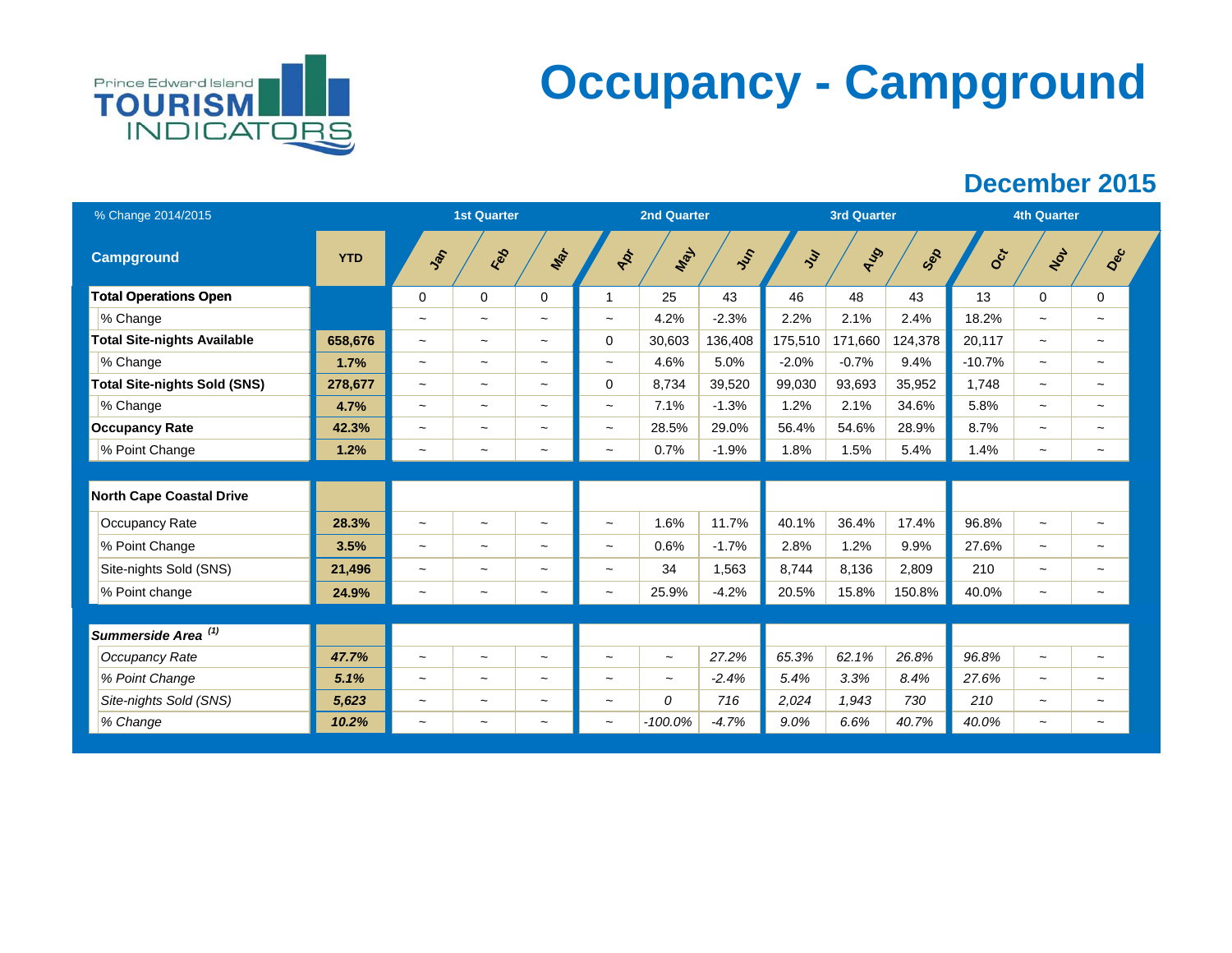

# **Occupancy - Campground**

## **December 2015**

| % Change 2014/2015        |            |                          | <b>1st Quarter</b>        |                           |                           | 2nd Quarter |         |         | <b>3rd Quarter</b> |          |                           | <b>4th Quarter</b>        |                           |  |
|---------------------------|------------|--------------------------|---------------------------|---------------------------|---------------------------|-------------|---------|---------|--------------------|----------|---------------------------|---------------------------|---------------------------|--|
| <b>Campground</b>         | <b>YTD</b> | Jan                      | Feb                       | Mar                       | AD+                       | Max         | Just    | Jul     | AUD                | Sep      | Oct                       | Not                       | Dec                       |  |
| <b>Green Gables Shore</b> |            |                          |                           |                           |                           |             |         |         |                    |          |                           |                           |                           |  |
| Occupancy Rate            | 45.4%      | $\tilde{}$               | $\widetilde{\phantom{m}}$ | $\tilde{\phantom{a}}$     | $\widetilde{\phantom{m}}$ | 35.9%       | 32.8%   | 59.5%   | 57.8%              | 31.5%    | 3.1%                      | $\tilde{}$                | $\widetilde{\phantom{m}}$ |  |
| % Point Change            | 0.0%       | $\tilde{}$               | $\widetilde{\phantom{m}}$ | $\thicksim$               | $\tilde{\phantom{a}}$     | 3.2%        | $-2.9%$ | $-1.2%$ | 1.7%               | 4.1%     | $-0.4%$                   | $\tilde{}$                | $\widetilde{\phantom{m}}$ |  |
| Site-nights Sold (SNS)    | 195,624    | $\tilde{}$               | $\widetilde{\phantom{m}}$ | $\widetilde{\phantom{m}}$ | $\mathbf 0$               | 6,050       | 29,833  | 69,072  | 65,258             | 24,971   | 440                       | $\tilde{}$                | $\widetilde{\phantom{m}}$ |  |
| % Point change            | 2.0%       | $\overline{\phantom{a}}$ | $\tilde{}$                | $\widetilde{\phantom{m}}$ | $\tilde{\phantom{a}}$     | 20.7%       | $-5.2%$ | $-1.4%$ | $-0.5%$            | 30.2%    | $-20.6%$                  | $\tilde{\phantom{a}}$     | $\tilde{}$                |  |
|                           |            |                          |                           |                           |                           |             |         |         |                    |          |                           |                           |                           |  |
| <b>Red Sands</b>          |            |                          |                           |                           |                           |             |         |         |                    |          |                           |                           |                           |  |
| Occupancy Rate            | 32.6%      | $\tilde{}$               | $\widetilde{\phantom{m}}$ | $\widetilde{\phantom{m}}$ | $\widetilde{\phantom{m}}$ | 75.7%       | 15.0%   | 38.8%   | 34.0%              | 14.4%    | $\widetilde{\phantom{m}}$ | $\tilde{}$                | $\widetilde{\phantom{m}}$ |  |
| % Point Change            | 4.6%       | $\tilde{\phantom{a}}$    | $\tilde{}$                | $\widetilde{\phantom{m}}$ | $\tilde{\phantom{a}}$     | 1.9%        | 2.4%    | 5.9%    | 2.0%               | $-2.1%$  | $\sim$                    | $\tilde{\phantom{a}}$     | $\tilde{\phantom{a}}$     |  |
| Site-nights Sold (SNS)    | 4,851      | $\tilde{}$               | $\widetilde{\phantom{m}}$ | $\tilde{}$                | $\widetilde{\phantom{m}}$ | 1,277       | 456     | 1,456   | 1,276              | 386      | $\tilde{\phantom{a}}$     | $\tilde{\phantom{a}}$     | $\widetilde{\phantom{m}}$ |  |
| % Point change            | 7.0%       | $\tilde{}$               | $\tilde{}$                | $\tilde{}$                | $\tilde{}$                | 9.2%        | 21.9%   | 19.8%   | 6.3%               | $-21.5%$ | $\widetilde{\phantom{m}}$ | $\tilde{\phantom{a}}$     | $\tilde{}$                |  |
|                           |            |                          |                           |                           |                           |             |         |         |                    |          |                           |                           |                           |  |
| Charlottetown             |            |                          |                           |                           |                           |             |         |         |                    |          |                           |                           |                           |  |
| Occupancy Rate            | 47.1%      | $\tilde{}$               | $\widetilde{\phantom{m}}$ | $\widetilde{\phantom{m}}$ | $\widetilde{\phantom{m}}$ | 15.2%       | 40.5%   | 79.4%   | 63.9%              | 31.7%    | 18.0%                     | $\tilde{}$                | $\tilde{\phantom{a}}$     |  |
| % Point Change            | $-0.5%$    | $\tilde{}$               | $\tilde{}$                | $\tilde{\phantom{a}}$     | $\tilde{\phantom{a}}$     | $-24.0%$    | $-0.6%$ | 11.0%   | $-1.6%$            | 1.9%     | $-0.5%$                   | $\tilde{}$                | $\tilde{}$                |  |
| Site-nights Sold (SNS)    | 21,728     | $\tilde{}$               | $\widetilde{\phantom{m}}$ | $\widetilde{\phantom{m}}$ | $\widetilde{\phantom{m}}$ | 752         | 3,729   | 7,560   | 6,085              | 2,920    | 682                       | $\tilde{}$                | $\tilde{}$                |  |
| % Point Change            | 0.7%       | $\tilde{}$               | $\tilde{}$                | $\tilde{}$                | $\tilde{}$                | $-57.8%$    | 0.2%    | 16.1%   | $-2.4%$            | 13.0%    | $-9.3%$                   | $\tilde{}$                | $\tilde{}$                |  |
|                           |            |                          |                           |                           |                           |             |         |         |                    |          |                           |                           |                           |  |
| <b>Points East</b>        |            |                          |                           |                           |                           |             |         |         |                    |          |                           |                           |                           |  |
| Occupancy Rate            | 38.3%      | $\tilde{}$               | $\widetilde{\phantom{m}}$ | $\widetilde{\phantom{m}}$ | $\tilde{}$                | 12.4%       | 19.9%   | 50.2%   | 55.8%              | 28.5%    | 22.2%                     | $\tilde{}$                | $\tilde{}$                |  |
| % Point Change            | 5.4%       | $\tilde{}$               | $\widetilde{\phantom{m}}$ | $\widetilde{\phantom{m}}$ | $\widetilde{\phantom{m}}$ | 9.1%        | 3.6%    | 8.6%    | 4.4%               | 8.9%     | 9.6%                      | $\widetilde{\phantom{m}}$ | $\widetilde{\phantom{m}}$ |  |
| Site-nights Sold (SNS)    | 34,978     | $\tilde{}$               | $\widetilde{\phantom{m}}$ | $\widetilde{\phantom{m}}$ | $\tilde{}$                | 621         | 3,939   | 12,198  | 12,938             | 4,866    | 416                       | $\tilde{}$                | $\widetilde{\phantom{m}}$ |  |
| % Point change            | 12.5%      | $\tilde{\phantom{a}}$    | $\tilde{}$                | $\thicksim$               | $\tilde{\phantom{a}}$     | 271.9%      | 37.8%   | $-5.1%$ | 10.1%              | 45.7%    | 274.8%                    | $\tilde{}$                | $\tilde{\phantom{a}}$     |  |

*(1) The Summerside Area is the gateway to the North Cape Coastal Drive and the Summerside statistics have been profiled so they can be interpreted as a separate region or part of the North Cape Coastal Drive.*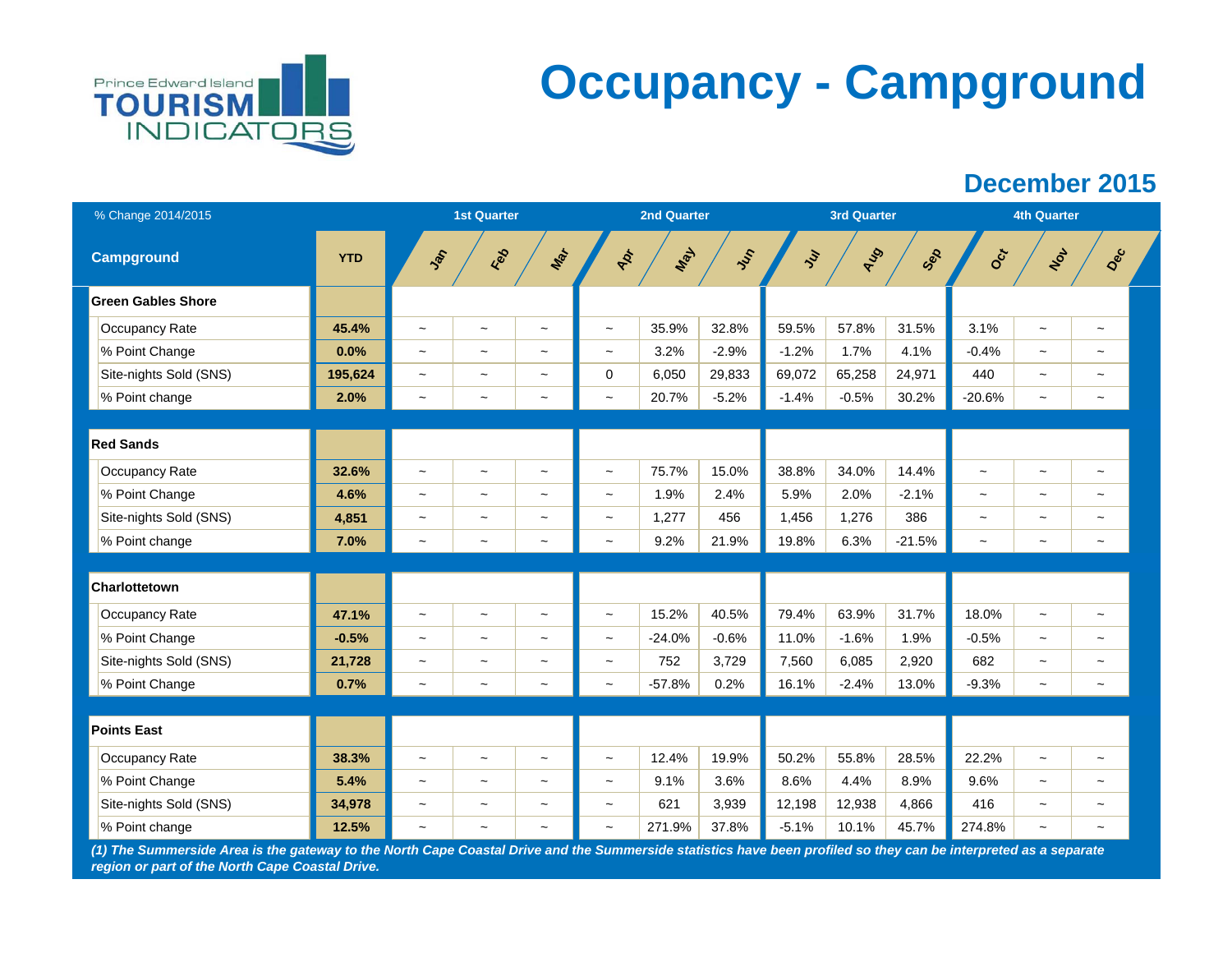# **Visitor Origins**

|                                     |            |                          | <b>1st Quarter</b>   |                           |                       | <b>2nd Quarter</b> |          |         | <b>3rd Quarter</b> |         |          | <b>4th Quarter</b>        |                       |
|-------------------------------------|------------|--------------------------|----------------------|---------------------------|-----------------------|--------------------|----------|---------|--------------------|---------|----------|---------------------------|-----------------------|
|                                     | <b>YTD</b> | $\frac{1}{2}$            | Red                  | Mar                       | Apr                   | Max                | ふ        | ş       | AUS                | Sep     | Oct      | Not                       | Dec                   |
| <b>TOTAL OVERNIGHT STAYS (ONS)</b>  | 870,321    | 17,115                   | 15,029               | 16,135                    | 19,047                | 39,817             | 104,250  | 227,599 | 232,934            | 117,027 | 42,031   | 22,841                    | 16,496                |
| % Change                            | 2.9%       | 11.3%                    | $-25.1%$             | $-8.8%$                   | $-7.8%$               | $-12.3%$           | $-0.7%$  | 2.0%    | 0.9%               | 22.5%   | 11.4%    | 9.6%                      | 19.0%                 |
| <b>ORIGIN BREAKDOWN</b>             | 100%       |                          | 100%                 |                           |                       | 100%               |          |         | 100%               |         |          | 100%                      |                       |
| Canada                              | 87.2%      | 95.5%                    | 95.9%                | 94.5%                     | 93.0%                 | 89.5%              | 86.8%    | 87.6%   | 86.8%              | 81.3%   | 84.6%    | 91.6%                     | 92.2%                 |
| <b>United States</b>                | 7.6%       | 2.6%                     | 2.8%                 | 2.0%                      | 3.9%                  | 5.0%               | 8.0%     | 7.6%    | 8.2%               | 11.2%   | 8.0%     | 4.0%                      | 2.7%                  |
| International                       | 5.2%       | 1.8%                     | 1.3%                 | 3.5%                      | 3.1%                  | 5.6%               | 5.1%     | 4.8%    | 5.0%               | 7.5%    | 7.4%     | 4.4%                      | 5.1%                  |
| % Change 2014/2015                  |            |                          |                      |                           |                       |                    |          |         |                    |         |          |                           |                       |
| <b>CANADA</b><br>ONS*               | 2.0%       | 11.9%                    | $-24.4%$             | $-9.4%$                   | $-8.6%$               | $-13.0%$           | $-2.9%$  | 0.8%    | 1.0%               | 24.7%   | 9.7%     | 8.3%                      | 16.6%                 |
| Fixed Roof - RNS*                   | 0.8%       | 11.9%                    | $-24.4%$             | $-9.4%$                   | $-8.6%$               | $-17.9%$           | $-3.8%$  | 0.7%    | 0.1%               | 20.7%   | 10.0%    | 8.3%                      | 16.6%                 |
| Campground - SNS*                   | 4.2%       | $\sim$                   | $\sim$               | $\sim$                    | $\tilde{\phantom{a}}$ | 6.8%               | $-1.8%$  | 1.0%    | 2.1%               | 32.6%   | 4.1%     | $\tilde{\phantom{a}}$     | $\tilde{}$            |
| <b>New Brunswick</b><br>ONS*        | 1.3%       | 24.1%                    | $-24.6%$             | $-11.2%$                  | $-0.8%$               | $-7.7%$            | $-1.6%$  | 1.6%    | $-11.1%$           | 35.8%   | 17.6%    | 23.8%                     | 16.1%                 |
| Fixed Roof - RNS*                   | 3.5%       | 24.1%                    | $-24.6%$             | $-11.2%$                  | $-0.8%$               | $-8.0%$            | 1.4%     | 3.2%    | $-5.3%$            | 26.4%   | 18.3%    | 23.8%                     | 16.1%                 |
| Campground - SNS*                   | $-4.7%$    | $\sim$                   | $\sim$               | $\sim$                    | $\tilde{\phantom{a}}$ | $-1.6%$            | $-8.5%$  | $-0.4%$ | $-19.9%$           | 89.6%   | $-4.3%$  | $\tilde{}$                | $\tilde{\phantom{a}}$ |
| <b>Nova Scotia</b><br>ONS*          | $-2.0%$    | 6.5%                     | $-27.3%$             | $-9.7%$                   | 4.2%                  | $-18.5%$           | $-10.0%$ | 0.8%    | $-4.4%$            | 20.2%   | 1.1%     | $-0.2%$                   | 9.1%                  |
| Fixed Roof - RNS*                   | $-2.2%$    | 6.5%                     | $-27.3%$             | $-9.7%$                   | 4.2%                  | $-17.7%$           | $-3.7%$  | 2.7%    | $-8.0%$            | 17.3%   | 1.9%     | $-0.2%$                   | 9.1%                  |
| Campground - SNS*                   | $-1.4%$    | $\overline{\phantom{a}}$ | $\ddot{\phantom{0}}$ | $\tilde{}$                | $\tilde{\phantom{a}}$ | $-31.3%$           | $-27.6%$ | $-1.9%$ | 2.5%               | 36.9%   | $-37.3%$ | $\tilde{\phantom{a}}$     |                       |
| ONS*<br><b>Ontario</b>              | 2.9%       | 23.0%                    | $-30.3%$             | 7.3%                      | $-31.2%$              | $-17.4%$           | $-1.9%$  | 0.3%    | 6.0%               | 22.6%   | 11.7%    | $-2.5%$                   | $-3.0%$               |
| Fixed Roof - RNS*                   | 1.5%       | 23.0%                    | $-30.3%$             | 7.3%                      | $-31.2%$              | $-18.6%$           | $-4.2%$  | $-1.6%$ | 5.1%               | 21.8%   | 12.0%    | $-2.5%$                   | $-3.0%$               |
| Campground - SNS*                   | 10.3%      | $\tilde{}$               | $\tilde{}$           | $\widetilde{\phantom{m}}$ | $\tilde{}$            | 3.6%               | 14.7%    | 6.8%    | 9.4%               | 29.0%   | $-13.2%$ | $\thicksim$               | $\tilde{}$            |
| ONS*<br><b>Prince Edward Island</b> | 4.4%       | 1.5%                     | $-10.0%$             | $-4.8%$                   | $-20.6%$              | $-1.6%$            | 2.1%     | 0.9%    | 1.0%               | 26.6%   | 17.9%    | 15.6%                     | 22.1%                 |
| Fixed Roof - RNS*                   | 4.6%       | 1.5%                     | $-10.0%$             | $-4.8%$                   | $-20.6%$              | $-15.9%$           | 8.2%     | 8.5%    | 0.6%               | 31.8%   | 20.6%    | 15.6%                     | 22.1%                 |
| Campground - SNS*                   | 4.4%       | $\overline{\phantom{a}}$ | $\tilde{}$           | $\tilde{}$                | $\tilde{}$            | 8.8%               | 0.9%     | $-0.2%$ | 1.1%               | 25.2%   | 5.3%     | $\tilde{}$                |                       |
| ONS*<br>Quebec                      | 5.0%       | $-12.2%$                 | $-24.3%$             | $-40.5%$                  | $-5.1%$               | $-21.2%$           | $-3.7%$  | 5.1%    | 12.9%              | 31.3%   | $-12.1%$ | $-2.3%$                   | $-21.9%$              |
| Fixed Roof - RNS*                   | 2.3%       | $-12.2%$                 | $-24.3%$             | $-40.5%$                  | $-5.1%$               | $-22.2%$           | $-6.3%$  | 4.6%    | 13.6%              | 22.5%   | $-12.3%$ | $-2.3%$                   | $-21.9%$              |
| Campground - SNS*                   | 10.3%      |                          | $\tilde{}$           | $\tilde{}$                | $\ddot{\phantom{1}}$  | $-2.2%$            | 5.0%     | 5.7%    | 11.9%              | 85.5%   | 7.1%     | $\widetilde{\phantom{m}}$ | $\tilde{}$            |
| <b>All Other Provinces</b><br>ONS*  | 1.3%       | 26.4%                    | $-44.2%$             | $-19.1%$                  | $-6.0%$               | $-29.7%$           | $-11.7%$ | $-4.9%$ | 10.1%              | 15.8%   | 13.7%    | 7.5%                      | 105.6%                |
| Fixed Roof - RNS*                   | $-3.3%$    | 26.4%                    | $-44.2%$             | $-19.1%$                  | $-6.0%$               | $-34.3%$           | $-17.3%$ | $-7.9%$ | 1.2%               | 11.7%   | 12.2%    | 7.5%                      | 105.6%                |
| Campground - SNS*                   | 28.7%      |                          | $\tilde{}$           |                           | $\tilde{}$            | 73.3%              | 15.4%    | 6.6%    | 50.3%              | 47.1%   | 39.8%    |                           |                       |

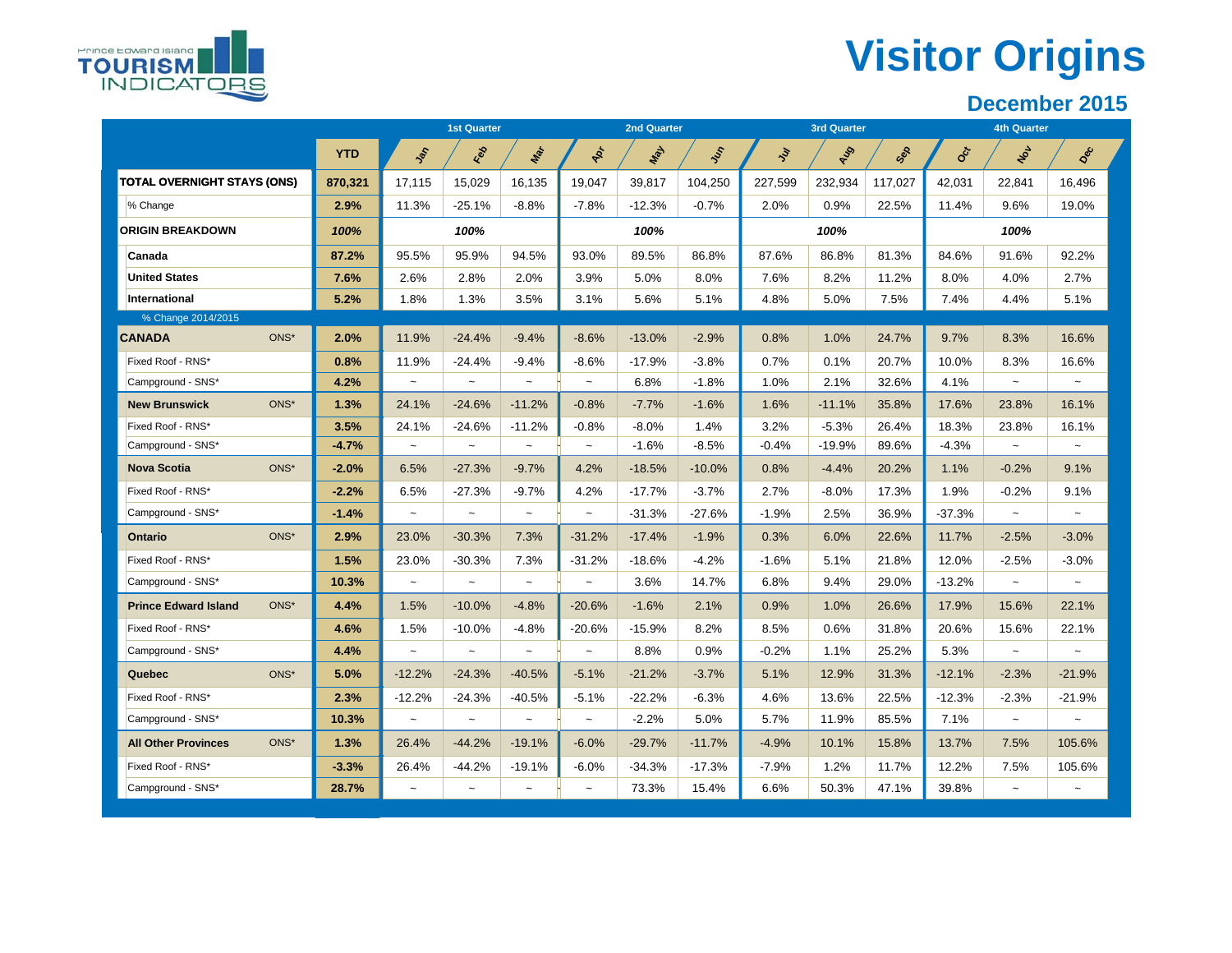# **Visitor Origins**



Prince Edward Island **TOURISM** 

**INDICATORS** 

|                            |      |            |               | <b>1st Quarter</b> |           |                     | <b>2nd Quarter</b> |          |            | <b>3rd Quarter</b> |          |                           | <b>4th Quarter</b> |          |
|----------------------------|------|------------|---------------|--------------------|-----------|---------------------|--------------------|----------|------------|--------------------|----------|---------------------------|--------------------|----------|
|                            |      | <b>YTD</b> | $\frac{1}{2}$ | Red                | Mar       | $\boldsymbol{\phi}$ | May                | Jer.     | $\ddot{s}$ | Aug                | Sep      | $\mathbf{e}^{\mathbf{c}}$ | Not                | Dec      |
| <b>UNITED STATES</b>       | ONS* | 4.8%       | 1.6%          | $-15.5%$           | $-33.0%$  | 3.6%                | $-12.7%$           | 11.3%    | $-3.6%$    | 0.3%               | 21.2%    | 17.7%                     | 82.5%              | 35.2%    |
| <b>New England</b>         | ONS* | 4.6%       | 0.8%          | $-26.2%$           | $-54.6%$  | 10.9%               | $-20.7%$           | 9.6%     | 3.2%       | $-2.2%$            | 28.2%    | $-0.6%$                   | 108.4%             | $-10.1%$ |
| <b>Mid-Atlantic</b>        | ONS* | $-1.2%$    | $-61.8%$      | $-66.1%$           | $-57.4%$  | $-22.5%$            | $-1.0%$            | 2.0%     | $-12.9%$   | 0.3%               | 9.5%     | 22.5%                     | 328.0%             | 120.0%   |
| South                      | ONS* | 7.0%       | 150.8%        | 108.2%             | $-19.8%$  | $-28.7%$            | $-9.1%$            | 18.6%    | 2.0%       | 0.6%               | 19.0%    | 7.4%                      | 3.7%               | $-31.4%$ |
| <b>Midwest</b>             | ONS* | 9.7%       | $-10.4%$      | 14.9%              | 0.0%      | 47.4%               | 3.1%               | 2.6%     | $-7.6%$    | 11.8%              | 11.6%    | 53.2%                     | 118.3%             | 141.5%   |
| West                       | ONS* | 3.1%       | $-45.0%$      | $-57.2%$           | $-30.0\%$ | 2.6%                | $-28.5%$           | 20.2%    | $-21.1%$   | $-1.7%$            | 31.7%    | 19.7%                     | 111.6%             | 140.0%   |
|                            |      |            |               |                    |           |                     |                    |          |            |                    |          |                           |                    |          |
| <b>INTERNATIONAL</b>       | ONS* | 13.4%      | $-1.0%$       | $-62.1%$           | 45.4%     | $-3.5%$             | $-11.8%$           | 6.5%     | 20.0%      | 10.8%              | 21.3%    | 24.4%                     | 5.3%               | 79.1%    |
| China                      | ONS* | 20.2%      | $-77.2%$      | $-99.2%$           | $-3.9%$   | $-58.0%$            | 22.5%              | 17.0%    | 15.5%      | $-33.7%$           | 101.6%   | 227.0%                    | $-10.1%$           | 62.1%    |
| England                    | ONS* | 7.3%       | 28.6%         | $-6.7%$            | $-60.0\%$ | $-15.8%$            | $-25.3%$           | 5.7%     | 7.5%       | 20.3%              | $-3.6%$  | 4.6%                      | 100.0%             | 1075.0%  |
| Germany                    | ONS* | 16.1%      | 709.1%        | 342.9%             | 608.3%    | 190.9%              | 60.4%              | 26.9%    | 24.7%      | 1.0%               | $-11.2%$ | $-33.4%$                  | 49.0%              | 169.2%   |
| Japan                      | ONS* | $-21.4%$   | 1233.3%       | $-70.0%$           | 169.2%    | 18.9%               | $-23.3%$           | $-16.5%$ | $-21.9%$   | $-10.8%$           | $-27.1%$ | $-50.0%$                  | $-59.4%$           | 1200.0%  |
| <b>All Other Countries</b> | ONS* | 19.3%      | $-42.0%$      | $-58.2%$           | 36.0%     | $-18.8%$            | $-20.0%$           | 9.8%     | 26.6%      | 18.4%              | 33.7%    | 63.0%                     | 0.2%               | 46.8%    |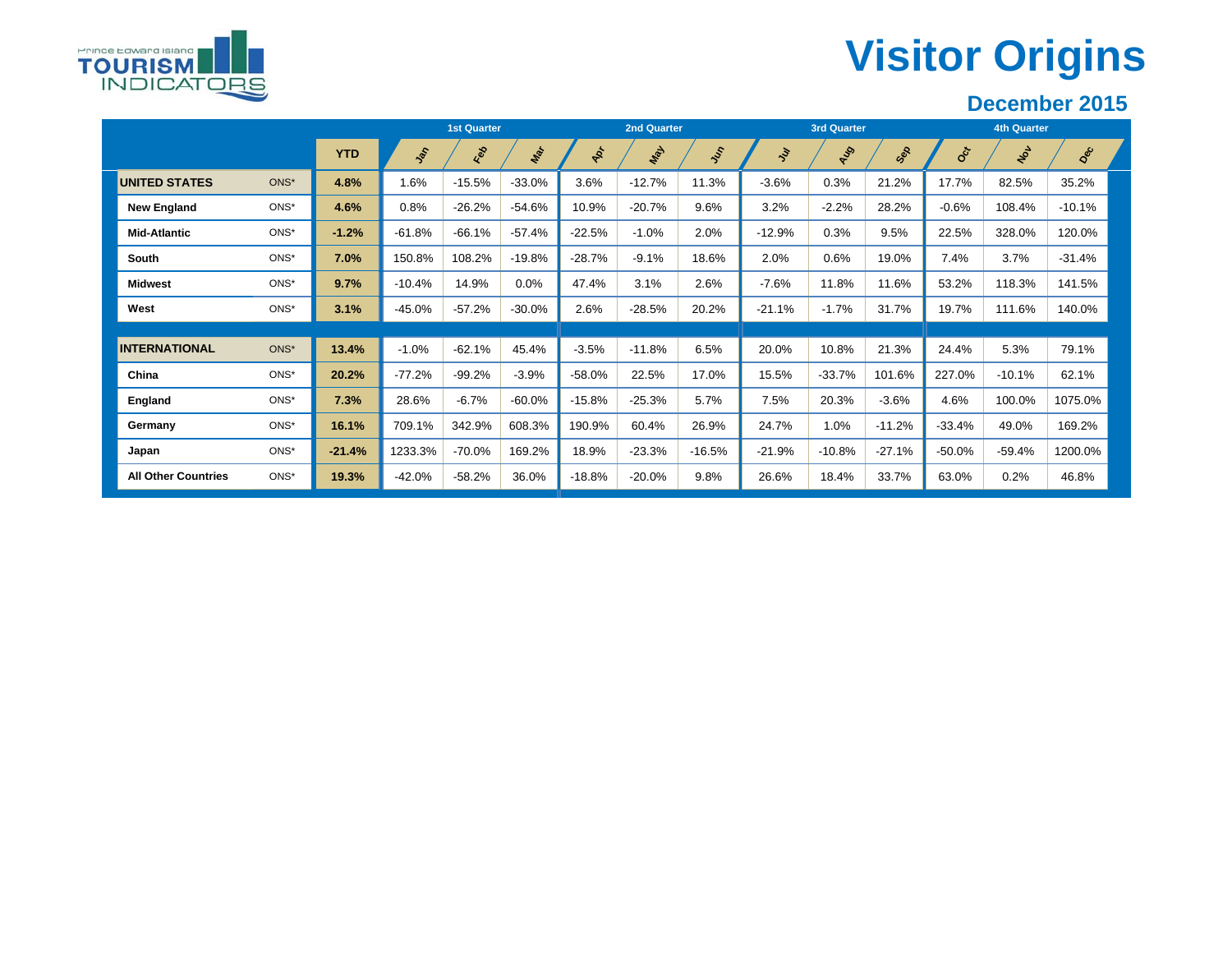

# **Definitions**

#### **TOURISM INDICATORS**

**Bridge Traffic** - Source: Strait Crossing Bridge Limited. Data is the percentage change of the counts of non-resident vehicles leaving PEI at Confederation Bridge against the same period of last year.

**Air Traffic** - Source: Charlottetown Airport Authority. Data is the percentage change of the number of air passengers enplaning and deplaning at the Charlottetown Airport against the same period of last year.

**Ferry Traffic** - Source: Northumberland Ferries Limited. Data is the percentage change of the counts of vehicles leaving PEI via the Wood Island Ferry against the same period of last year.

**Cruise Ships** - Source: Charlottetown Harbour Authority Inc. Data is the percentage change of the total number of passengers and crew on the cruise ships that visit the Historic Charlottetown Seaport against the same period of last year.

**Motorcoach** - Source: Tourism PEI. Motorcoach is the short form of "motorcoach tour", which is defined as group tours that are transported via large and well-powered bus to their destinations, itinerary activities, and back. Data is the percentage change of the total number of room-nights sold to motorcoach passengers against the same period of last year. *Note: Motorcoach data is not available by origin.*

**Tourism PEI Website** - Source: Tourism PEI. Data is the percentage change of the total number of visits to www.tourismpei.com against the same period of last year. This includes desktop, tablet and mobile direct access to our website and excludes access on mobile using an app.

**Call Centre** - Source: Tourism PEI. Data is the percentage change of the total number of Tourism PEI call centre inquiries against the same period of last year.

**Mail Out Kits** - Source: Tourism PEI. Data is the percentage change of the total number of packages/kits mailed out by Tourism PEI against the same period of last year.

**Visitor Information Centres / Destination Centres** - Source: Tourism PEI. Data is the percentage change of the counts of parties counselled at all Visitor Information Centres / Destination Centres against the same period of last year.

**Golf PEI** - Source: Golf PEI. Data is the percentage change of the total rounds played at all 18-hole and 9-hole courses against the same period of last year. Non-member rounds are reported.

National Parks - Source: Parks Canada. PEI National Park data is the percentage change of the number of person-visits <sup>(1)</sup> made to the national park. Province House and Green Gables data is the percentage change of the number of visitors to each historic site.

<sup>(1)</sup> Person-visits: Each time a person enters the land or marine part of a reporting unit (i.e. national park or national historic site) for recreational, educational or cultural purposes during business hours. Through, local and commercial traffic are excluded. Same day re-entries and re-entries by visitors staying overnight in the reporting unit do not constitute new person-visits.

**Heritage Sites** - Source: PEI Museum. Data is the percentage change of the total number of visitors to each heritage site against the same period of last year.